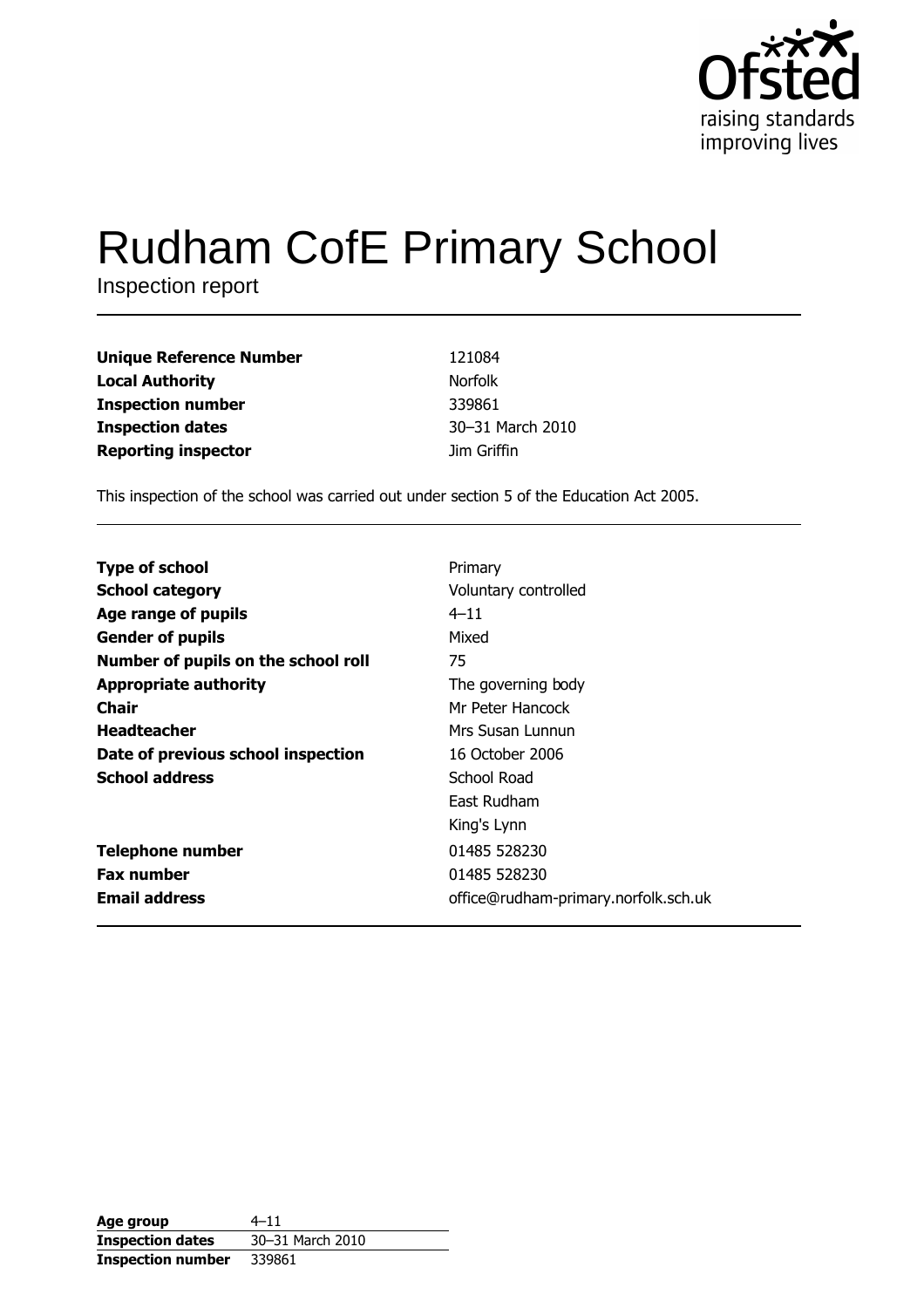The Office for Standards in Education, Children's Services and Skills (Ofsted) regulates and inspects to achieve excellence in the care of children and young people, and in education and skills for learners of all ages. It regulates and inspects childcare and children's social care, and inspects the Children and Family Court Advisory Support Service (Cafcass), schools, colleges, initial teacher training, work-based learning and skills training, adult and community learning, and education and training in prisons and other secure establishments. It rates council children's services, and inspects services for looked after children, safequarding and child protection.

Further copies of this report are obtainable from the school. Under the Education Act 2005, the school must provide a copy of this report free of charge to certain categories of people. A charge not exceeding the full cost of reproduction may be made for any other copies supplied.

If you would like a copy of this document in a different format, such as large print or Braille, please telephone 08456 404045, or email enquiries@ofsted.gov.uk.

You may copy all or parts of this document for non-commercial educational purposes, as long as you give details of the source and date of publication and do not alter the documentation in any way.

Royal Exchange Buildings St Ann's Square Manchester M2 7LA T: 08456 404045 Textphone: 0161 618 8524 E: enquiries@ofsted.gov.uk W: www.ofsted.gov.uk © Crown copyright 2010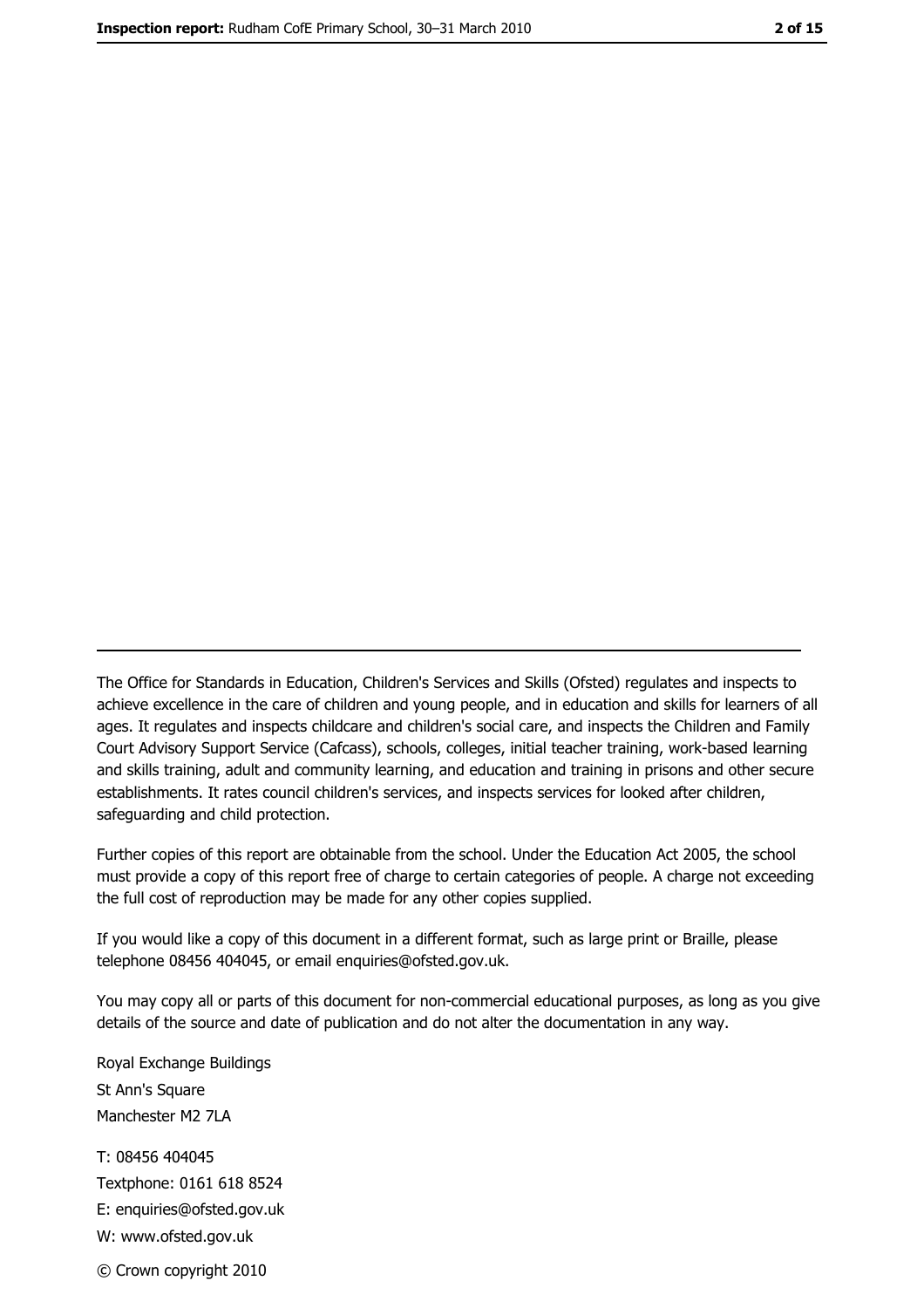# **Introduction**

This inspection was carried out by two additional inspectors. The four teachers present were observed, covering six lessons and some additional shorter observations. The inspectors held discussions with governors, the headteacher and other staff, a group of older pupils and with the local authority adviser. They looked at a range of other information, including data showing the progress made by pupils and samples of their work. Questionnaires returned by 28 parents, 35 pupils and 15 members of staff were analysed.

The inspection team reviewed many aspects of the school's work. It looked in detail at the following:

- the progress of current year groups and the extent to which the previous, slower  $\blacksquare$ progress in writing has been addressed
- the evidence of pupils' positive personal qualities, including their attitudes to  $\blacksquare$ learning
- the consistency in the quality of teaching and learning  $\blacksquare$
- the impact of the monitoring work of senior staff on improving classroom practice.

# Information about the school

Rudham is a smaller-than-average sized primary school located in north Norfolk. As part of a partnership agreement, the headteacher has responsibility for this and another local school. Apart from the Reception class, pupils are taught in mixed-age classes. Nearly all pupils are of White British heritage, with a very few pupils from another White background. Nearly all pupils live in local villages, including a sizeable minority that come from outside the school's traditional catchment area. The percentage of pupils entitled to free school meals is lower than typically found. The proportion of pupils with special educational needs and/or disabilities is typical of the levels found nationally.

The school has Artsmark Silver, Activemark, Healthy Schools and International Schools awards.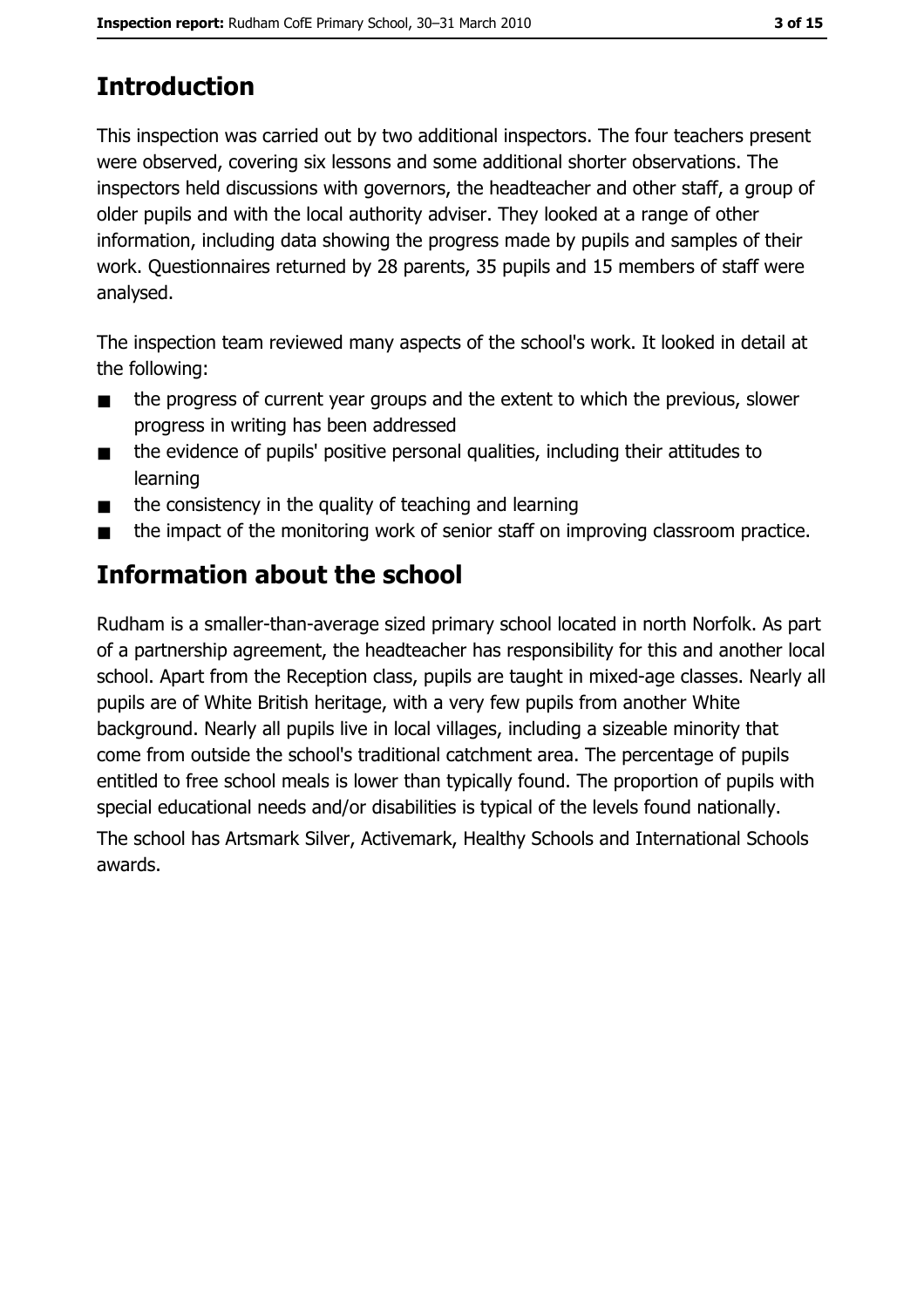# **Inspection judgements**

## Overall effectiveness: how good is the school?

## The school's capacity for sustained improvement

## **Main findings**

Rudham is a good and improving school that is ambitious to be even better. It already has some outstanding aspects, such as the care, guidance and support it provides for pupils and its links with parents and carers. The high level of confidence that parents have in the school is typified by comments such as, 'We believe the teaching staff and assistants are extremely dedicated to their work and often go beyond the call of duty. Our child, who joined in Year R and is due to leave soon, has developed into a fine young man during his time at Rudham' The school is welcoming and has a very strong sense of community. Pupils are exceptionally sure that they feel safe and that staff will help them should they have any worries. Pupils clearly enjoy learning and take part enthusiastically in the wide range of activities that the school offers. They work well together in lessons, and readily share their ideas and support each other's efforts. They make an excellent contribution to the school and local community. Through the school council, pupils have played a major part in the design and selection of equipment for the delightful school grounds. Pupils are an integral part of village events, such as the horticultural show and church activities.

Children start school with skills that are typical for their age and make a good start in the Early Years Foundation Stage. By the time they reach Year 6, attainment is above average in most years. Teaching is good across the school, enabling pupils to make consistently good progress. Since the previous inspection, the difference in the progress made in reading and writing has been greatly reduced.

The school is well led by the headteacher. Very strong teamwork is evident and morale is high. Senior staff know the school's strengths and weaknesses through accurate self-evaluation. The contribution of the governing body is currently satisfactory. Several governors are new to their roles. Under the leadership of the new chair, the governors are committed to improving the impact of their work, through longer term planning and more effective evaluation of the school's performance. The school views the partnership with parents as one where staff and parents have key roles in a shared enterprise. As a result, this partnership is exceptionally effective.

To become even better, the central challenge is to raise the level of pupils' progress so that it becomes outstanding. The school has a well-established way of tracking pupils' attainment, but progress targets are not always challenging enough for some individual pupils. Also, the level of challenge in lessons, especially for more able learners in science, is not always high enough. Consequently, some opportunities are still missed to maximise the progress that pupils make. Nevertheless, the good progress made in improving writing standards, the smooth way in which the partnership with another school has developed and accurate self-evaluation clearly show the school has good

| 2 |  |
|---|--|
| 2 |  |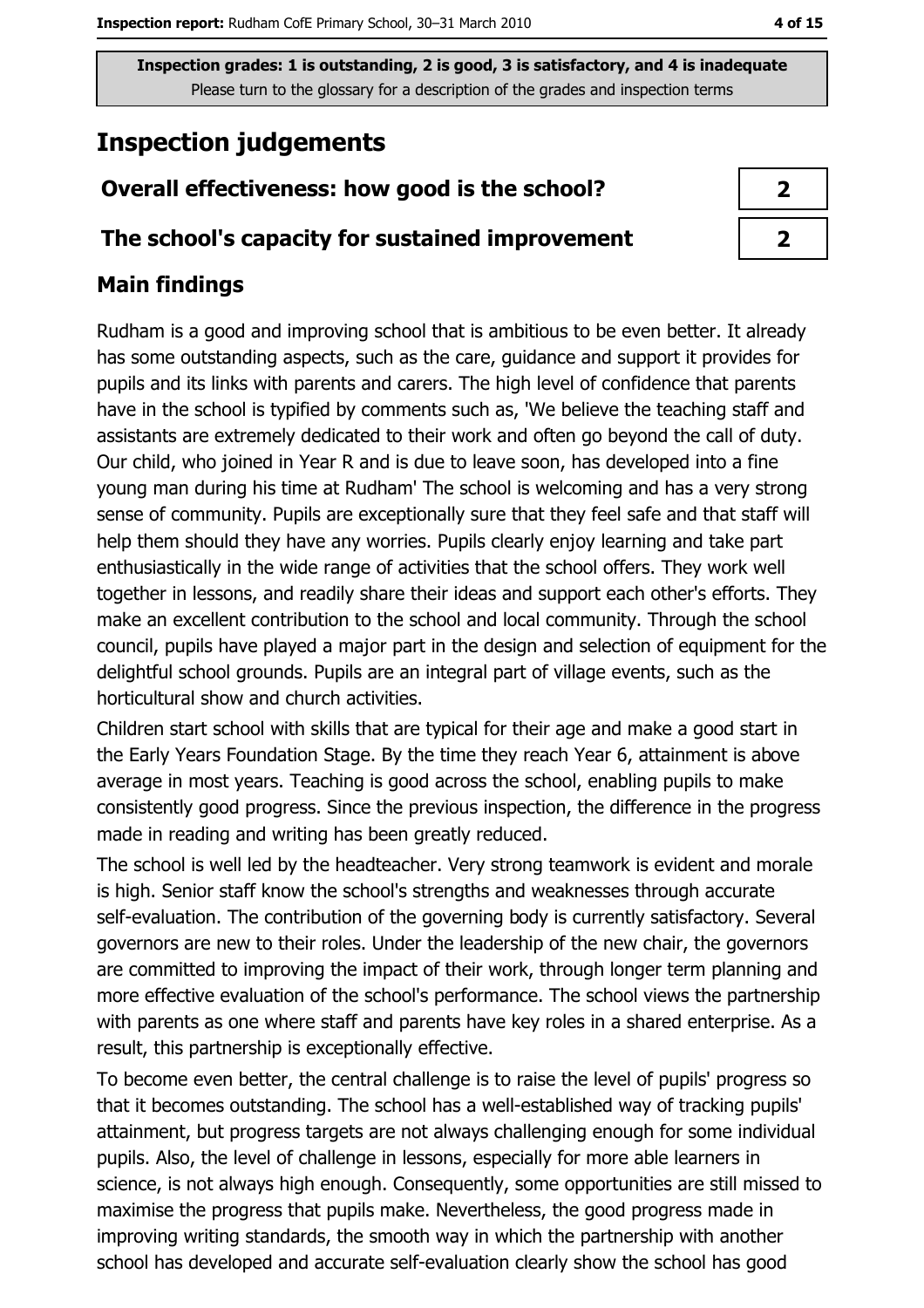capacity for further improvement.

## What does the school need to do to improve further?

- Further raise pupils' academic progress, so that it becomes outstanding, by:
	- setting progress targets that are challenging for all pupils
	- providing more consistent challenge for all learners in lessons, especially in science
- Make the work of governors more strategic and effective, by:
	- developing a longer-term plan, complete with high-level targets and associated timelines
	- focusing governors' monitoring work more directly around pupils' academic progress and its main contributory factors.

# **Outcomes for individuals and groups of pupils**

By the end of Year 6, pupils' attainment in English, mathematics and science is nearly always above average. The progress made by all groups of pupils is good, including those with special educational needs and/or disabilities. During the inspection, pupils were seen making good progress and achieving well. Lessons and work in pupils' books show that attainment and progress in writing are being boosted by the use of real life experiences and role play. For example in a Year 5/6 English lesson, a 'dramatic' incident from a recent trip to France was used well to help pupils to write in a journalistic style.

Pupils greatly enjoy school life, both in and outside of lessons. They are keen to learn, behave well and work hard, thereby making an important contribution to their good achievement. Pupils feel safe and are very well informed about how to stay safe and healthy. They talk knowledgeably about healthy food, the importance of exercise and the contribution made by the large variety of sports' clubs to their sense of well-being. Pupils are proud of their school and the opportunities it provides for them. The school council is very well regarded by other pupils as it has a track-record of bringing about improvements to the playground and playtime, for example. Village events, such as fairs, shows and bell-ringing, are greatly enriched by the high level of pupils' involvement.

Pupils' attendance is outstanding, with a minority of pupils having full attendance over a school year. They develop a good work ethic which prepares them well for the next stage in their education. Pupils are punctual, enthusiastic and work well in pairs and groups. Their spiritual, moral, social and cultural development is good. While first-hand experiences of life in a multicultural society are limited, pupils' understanding of the wider world benefits considerably from the links forged with schools in a number of other countries.

These are the grades for pupils' outcomes

 $\overline{\mathbf{2}}$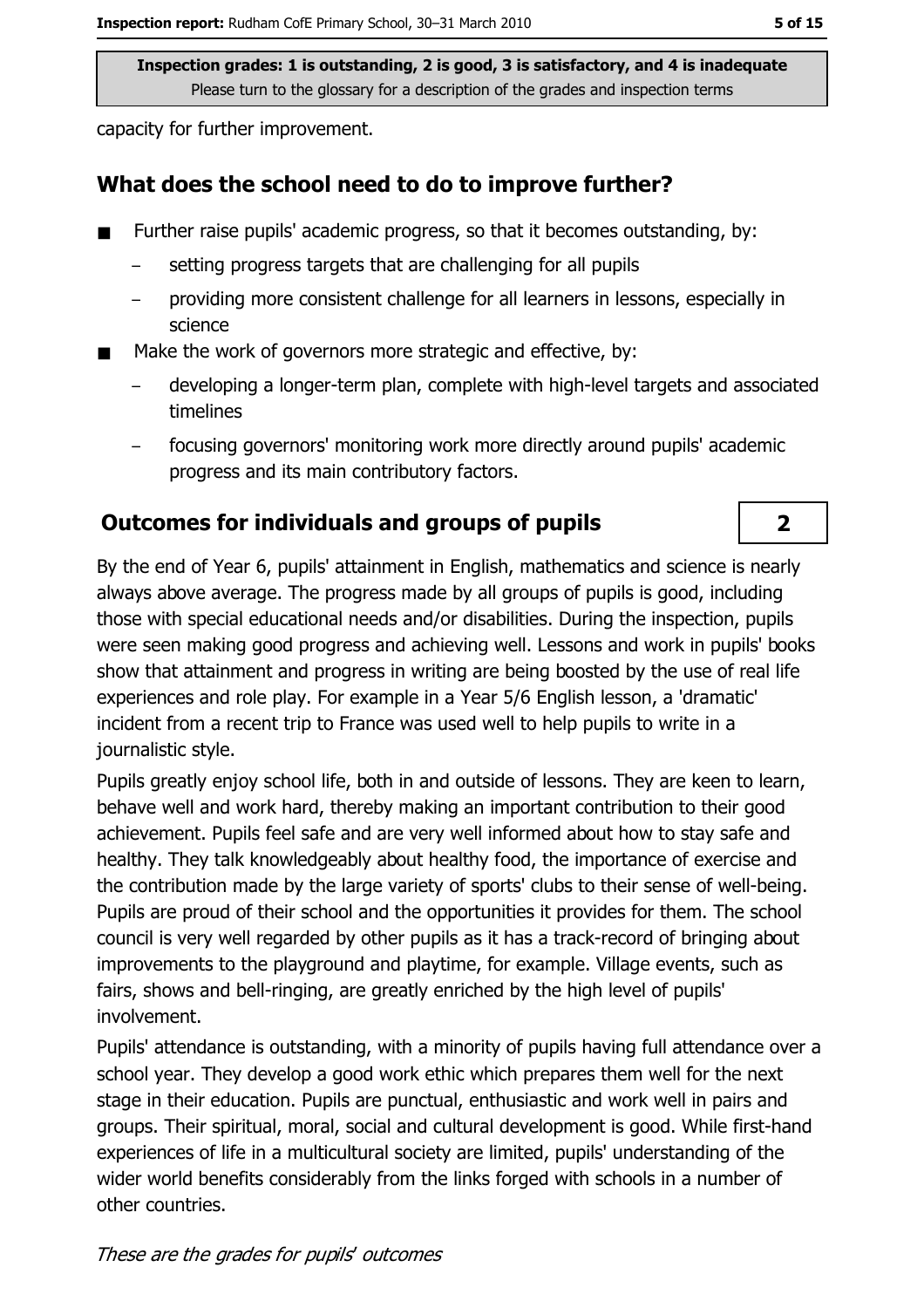| Pupils' achievement and the extent to which they enjoy their learning                                                     |                         |
|---------------------------------------------------------------------------------------------------------------------------|-------------------------|
| Taking into account:<br>Pupils' attainment <sup>1</sup>                                                                   | 2                       |
| The quality of pupils' learning and their progress                                                                        | $\mathcal{P}$           |
| The quality of learning for pupils with special educational needs and/or<br>disabilities and their progress               | $\overline{2}$          |
| The extent to which pupils feel safe                                                                                      | 1                       |
| <b>Pupils' behaviour</b>                                                                                                  | $\overline{\mathbf{2}}$ |
| The extent to which pupils adopt healthy lifestyles                                                                       | 1                       |
| The extent to which pupils contribute to the school and wider community                                                   |                         |
| The extent to which pupils develop workplace and other skills that will<br>contribute to their future economic well-being | $\overline{\mathbf{2}}$ |
| Taking into account:                                                                                                      | 1                       |
| Pupils' attendance <sup>1</sup>                                                                                           |                         |
| The extent of pupils' spiritual, moral, social and cultural development                                                   |                         |

#### How effective is the provision?

Pupils said that lessons are eniovable and interesting and this is confirmed by inspection findings. The levels and quality of support provided by teachers and support assistants are major strengths in lessons. Teachers' questioning skills are good. The links made between different areas of the curriculum make lessons on writing, for example, more interesting and purposeful. Most lessons are well planned and based on effective assessment, although sometimes the learning objectives are not as sharp or clear to pupils as they could be. Marking of written work is effective in English, but the scrutiny of pupils' books shows there is sometimes too little difference in the set work in science to challenge all learners.

In recent years, the curriculum has become more meaningful and enjoyable for pupils. The use of visits, visitors and residential trips plays a central part in this regard. These experiences are used well to inspire better writing, for example. All pupils learn French and some have also sampled Spanish and Mandarin. A discussion with older pupils established that while most liked their English and mathematics lessons, they greatly enjoy the good variety of opportunities offered in the arts. There is an excellent range of after-school clubs, covering a wide range of sports as well as music, drama and the movie club.

In the questionnaire responses, several parents rightly made reference to the 'warm, safe environment' that prevails. This caring environment is built on excellent

 $\overline{1}$  The grades for attainment and attendance are: 1 is high; 2 is above average; 3 is broadly average; and 4 is low.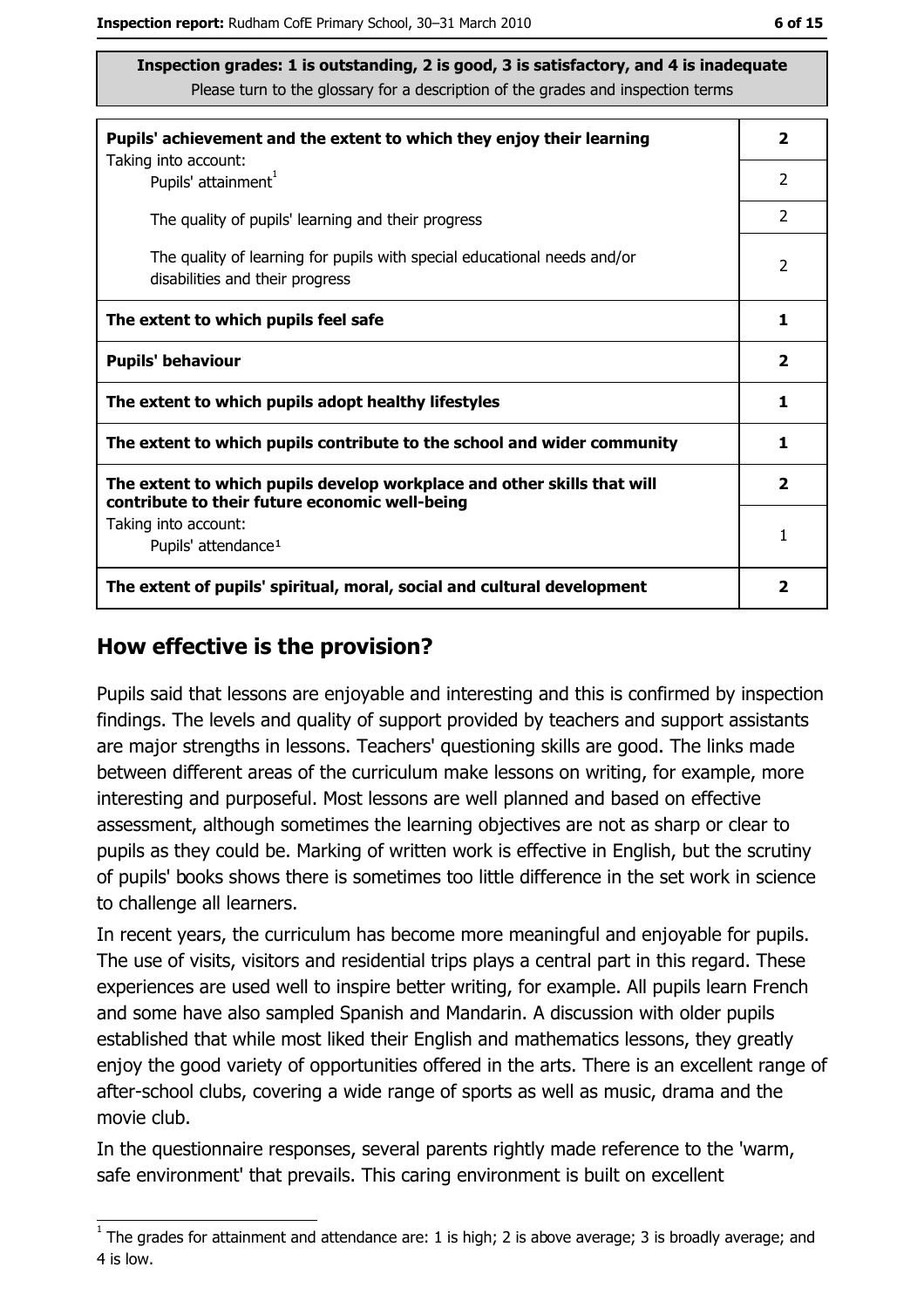relationships between adults and pupils. The school has a good record of addressing the additional needs of pupils with learning or behavioural difficulties. As a result, all pupils make good progress, not only in their academic learning, but also in their attitudes, confidence and relationships. In a discussion, one of the school councillors summed up the special atmosphere that prevails, in saying, 'School is one big family, where teachers feel like our parents and pupils are our brothers and sisters'.

These are the grades for the quality of provision

| The quality of teaching                                                                                    |  |
|------------------------------------------------------------------------------------------------------------|--|
| Taking into account:<br>The use of assessment to support learning                                          |  |
| The extent to which the curriculum meets pupils' needs, including, where<br>relevant, through partnerships |  |
| The effectiveness of care, guidance and support                                                            |  |

## How effective are leadership and management?

The headteacher provides an ambitious vision for all, centred on maximising the learning opportunities for pupils whilst rejecting any limitations imposed by the school's size. As a result, pupils enjoy the advantages of a small school, whilst having the range of experiences more often associated with much larger ones. The levels of common purpose and teamwork among staff are high. The management of teaching and learning is good, based on regular lesson observations and work scrutiny, led by the headteacher.

The governing body has a good understanding of the school's strengths related to the care and personal development provided for pupils. They are not yet key players in shaping the longer-term direction of the school through developing a set of strategic goals. Their monitoring of the academic curriculum currently centres too much on reviewing subject policies rather than on pupils' academic performance and what would improve these outcomes further.

The very positive parental survey reflects the effectiveness of the two-way dialogue with parents and carers. Nearly all parents attend parents' evenings and remain in touch with their children's learning through regular communications. The fundraising of the parent-teacher association extends the school's capacity to make improvements to the grounds, whilst contributing to the very strong sense of community that prevails among parents, pupils and staff. The school values its partnerships with members of the local and wider community. Through the headteacher, it has links with two local primary clusters and the main secondary schools. These links enhance the curriculum exceptionally well and give pupils wider sporting and musical opportunities. Close links with the church foster pupils' good spiritual growth.

Safeguarding procedures are good and their importance permeates all aspects of the school's life. The school promotes community cohesion well. It evaluates success in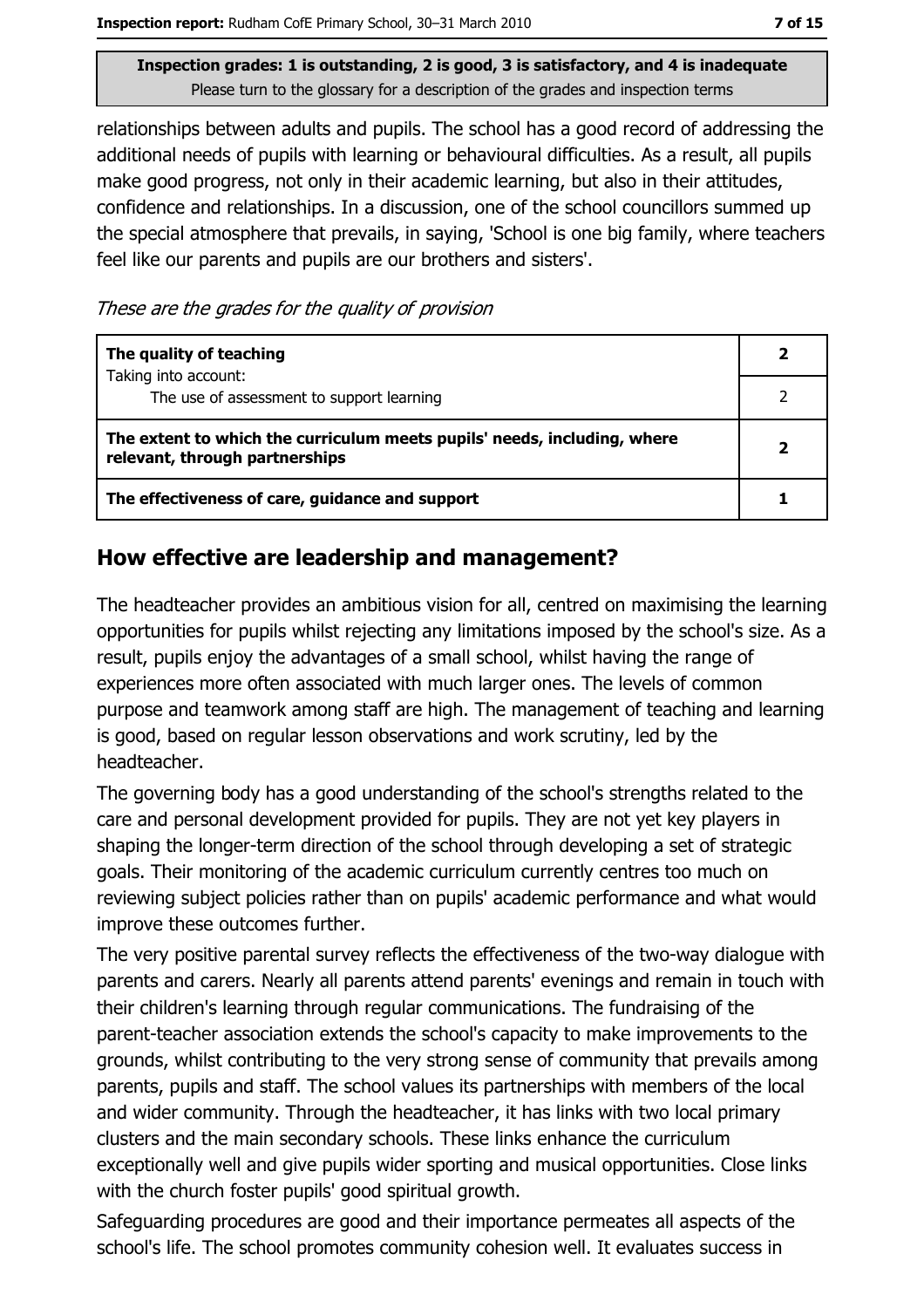terms of the impact on pupils and the community. As a result, there is a planned programme to strengthen links with a variety of different communities in the United Kingdom. The school already has overseas links and this aspect of its work has been acknowledged through the International Schools award. Its work to promote equality of opportunity is good, with little difference in the achievement of different groups of pupils.

These are the grades for leadership and management

| The effectiveness of leadership and management in embedding ambition and<br>driving improvement                                                                     | 2              |
|---------------------------------------------------------------------------------------------------------------------------------------------------------------------|----------------|
| Taking into account:<br>The leadership and management of teaching and learning                                                                                      | $\overline{2}$ |
| The effectiveness of the governing body in challenging and supporting the<br>school so that weaknesses are tackled decisively and statutory responsibilities<br>met | 3              |
| The effectiveness of the school's engagement with parents and carers                                                                                                | 1              |
| The effectiveness of partnerships in promoting learning and well-being                                                                                              | 1              |
| The effectiveness with which the school promotes equality of opportunity and<br>tackles discrimination                                                              | $\mathbf{2}$   |
| The effectiveness of safeguarding procedures                                                                                                                        | $\mathbf{2}$   |
| The effectiveness with which the school promotes community cohesion                                                                                                 | $\overline{2}$ |
| The effectiveness with which the school deploys resources to achieve<br>value for money                                                                             | 2              |

# **Early Years Foundation Stage**

Children usually join the Reception Year with knowledge, understanding and skills that are close to expections for their age in most areas of learning, but relatively strong in their personal and social development. They make good progress so that by the end of the Reception Year, children's attainment is above national expections in all areas of the curriculum, except writing where standards are broadly average. This is because teaching is well matched to children's prior attainment and they are keen to learn. Planning takes full account of children's differing needs and builds, wherever possible, on their interests. The class greatly benefits from the good links with parents and carers. Children are encouraged to bring in something that they enjoy at home and, during the inspection, a little girl accompanied by her mother brought in five young chicks in a crate. This made a delightful start to the day as the rest of the class asked her a variety of questions about the chicks and where they came from. There is a good balance of adult-directed and child-initiated activities. The indoor and outdoor areas are well resourced and children enjoy the exciting and varied activities on offer.

The quality of leadership and management is good, based on a shared sense of purpose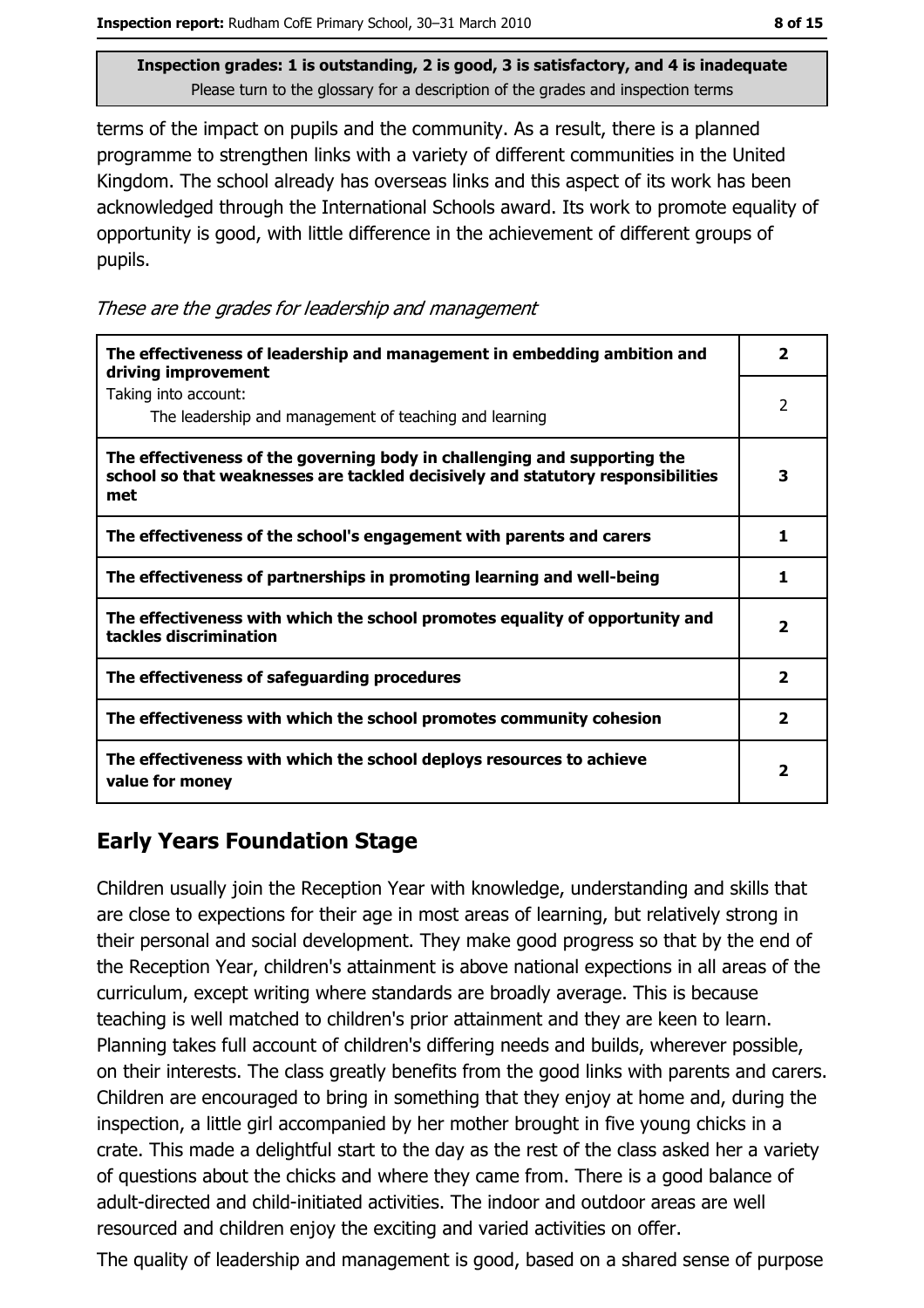and good teamwork. Staff make frequent and careful observations of children's progress. These build up into well-rounded assessments that are made into 'learning stories' booklets on each child. This information provides a secure basis for planning the next steps in their learning.

These are the grades for the Early Years Foundation Stage

| <b>Overall effectiveness of the Early Years Foundation Stage</b>                             |   |
|----------------------------------------------------------------------------------------------|---|
| Taking into account:<br>Outcomes for children in the Early Years Foundation Stage            |   |
| The quality of provision in the Early Years Foundation Stage                                 |   |
| The effectiveness of leadership and management of the Early Years<br><b>Foundation Stage</b> | 2 |

#### **Views of parents and carers**

Parents' questionnaires show very strong support for the school in relation to all the questions posed. Questions about the quality of teaching and the effectiveness of the school's leadership and management led to the most positive responses. Inspection findings support all the positive views of parents. There was no particular pattern in the very few less-than-positive comments and all were offered constructively.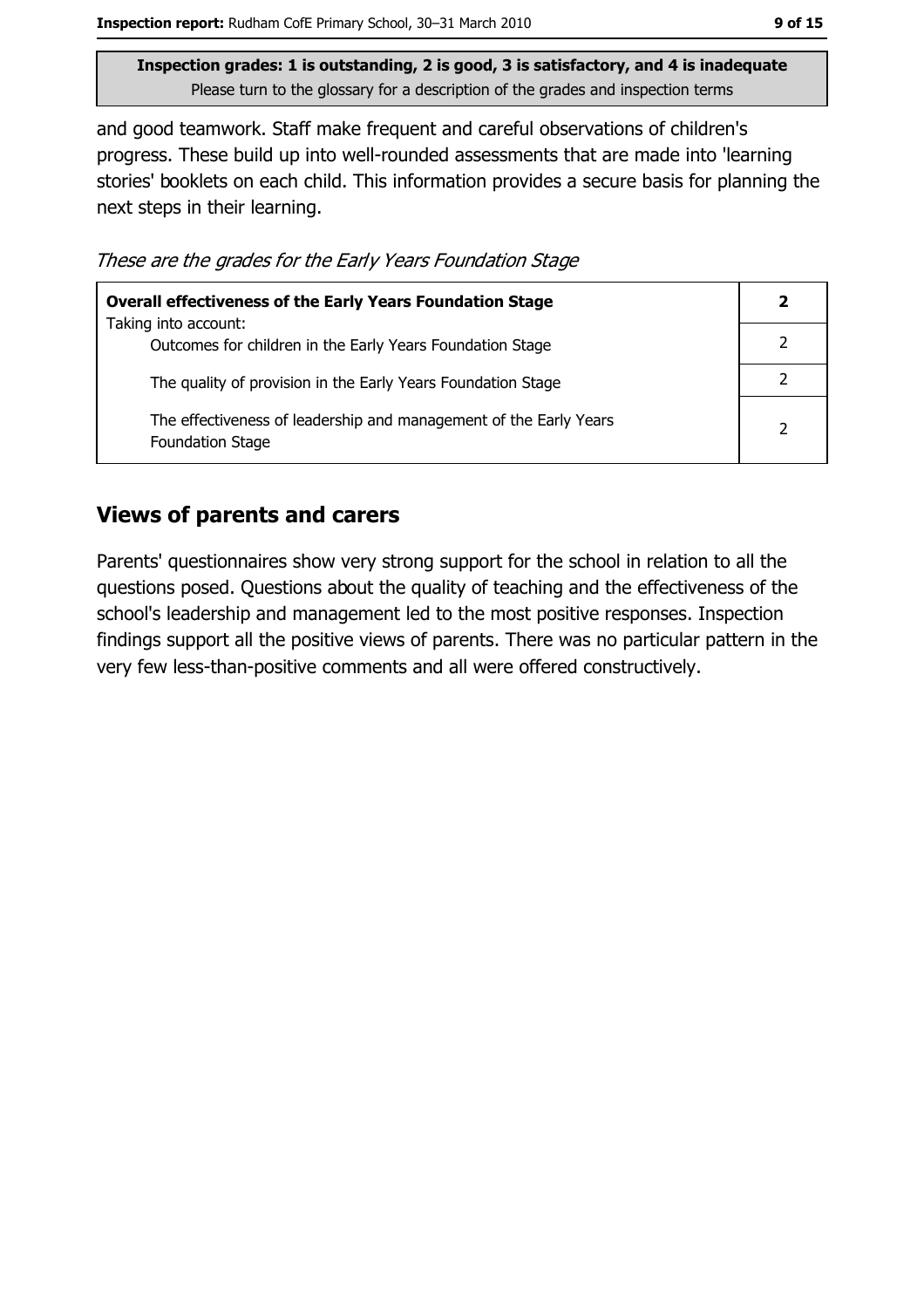#### Responses from parents and carers to Ofsted's questionnaire

Ofsted invited all the registered parents and carers of pupils registered at Rudham CofE Primary School to complete a questionnaire about their views of the school.

In the questionnaire, parents and carers were asked to record how strongly they agreed with 13 statements about the school. The inspection team received 28 completed questionnaires by the end of the on-site inspection. In total, there are 75 pupils registered at the school.

| <b>Statements</b>                                                                                                                                                                                                                                       | <b>Strongly</b><br><b>Agree</b> |               | <b>Agree</b>   |               |                | <b>Disagree</b> |              | <b>Strongly</b><br>disagree |  |
|---------------------------------------------------------------------------------------------------------------------------------------------------------------------------------------------------------------------------------------------------------|---------------------------------|---------------|----------------|---------------|----------------|-----------------|--------------|-----------------------------|--|
|                                                                                                                                                                                                                                                         | <b>Total</b>                    | $\frac{0}{0}$ | <b>Total</b>   | $\frac{0}{0}$ | <b>Total</b>   | $\frac{1}{2}$   | <b>Total</b> | $\frac{0}{0}$               |  |
| My child enjoys school                                                                                                                                                                                                                                  | 21                              | 75            | $\overline{7}$ | 25            | $\mathbf{0}$   | $\mathbf{0}$    | $\mathbf{0}$ | $\mathbf{0}$                |  |
| The school keeps my child<br>safe                                                                                                                                                                                                                       | 20                              | 71            | 7              | 25            | $\mathbf 0$    | 0               | 0            | $\mathbf 0$                 |  |
| The school informs me<br>about my child's progress                                                                                                                                                                                                      | 18                              | 64            | 10             | 36            | 0              | 0               | 0            | 0                           |  |
| My child is making enough<br>progress at this school                                                                                                                                                                                                    | 19                              | 68            | 8              | 29            | $\mathbf 0$    | 0               | 0            | $\mathbf 0$                 |  |
| The teaching is good at this<br>school                                                                                                                                                                                                                  | 23                              | 82            | 5              | 18            | $\mathbf 0$    | 0               | 0            | $\mathbf 0$                 |  |
| The school helps me to<br>support my child's learning                                                                                                                                                                                                   | 17                              | 61            | 10             | 36            | 0              | 0               | 0            | 0                           |  |
| The school helps my child to<br>have a healthy lifestyle                                                                                                                                                                                                | 16                              | 57            | 12             | 43            | 0              | 0               | 0            | $\mathbf 0$                 |  |
| The school makes sure that<br>my child is well prepared for<br>the future (for example<br>changing year group,<br>changing school, and for<br>children who are finishing<br>school, entering further or<br>higher education, or<br>entering employment) | 14                              | 50            | 11             | 39            | $\mathbf 0$    | $\mathbf 0$     | $\mathbf 0$  | $\mathbf 0$                 |  |
| The school meets my child's<br>particular needs                                                                                                                                                                                                         | 18                              | 64            | 9              | 32            | $\mathbf{1}$   | 4               | 0            | $\mathbf 0$                 |  |
| The school deals effectively<br>with unacceptable behaviour                                                                                                                                                                                             | 14                              | 50            | 11             | 39            | $\overline{2}$ | $\overline{7}$  | 0            | $\bf{0}$                    |  |
| The school takes account of<br>my suggestions and<br>concerns                                                                                                                                                                                           | 15                              | 54            | 12             | 43            | $\mathbf{1}$   | 4               | 0            | $\bf{0}$                    |  |
| The school is led and<br>managed effectively                                                                                                                                                                                                            | 23                              | 82            | 5              | 18            | $\mathbf 0$    | 0               | $\mathbf 0$  | $\mathbf 0$                 |  |
| Overall, I am happy with my<br>child's experience at this<br>school                                                                                                                                                                                     | 22                              | 79            | 6              | 21            | $\mathbf 0$    | 0               | 0            | $\mathbf 0$                 |  |

The table above summarises the responses that parents and carers made to each statement. The percentages indicate the proportion of parents and carers giving that response out of the total number of completed questionnaires. Where one or more parents and carers chose not to answer a particular question, the percentages will not add up to 100%.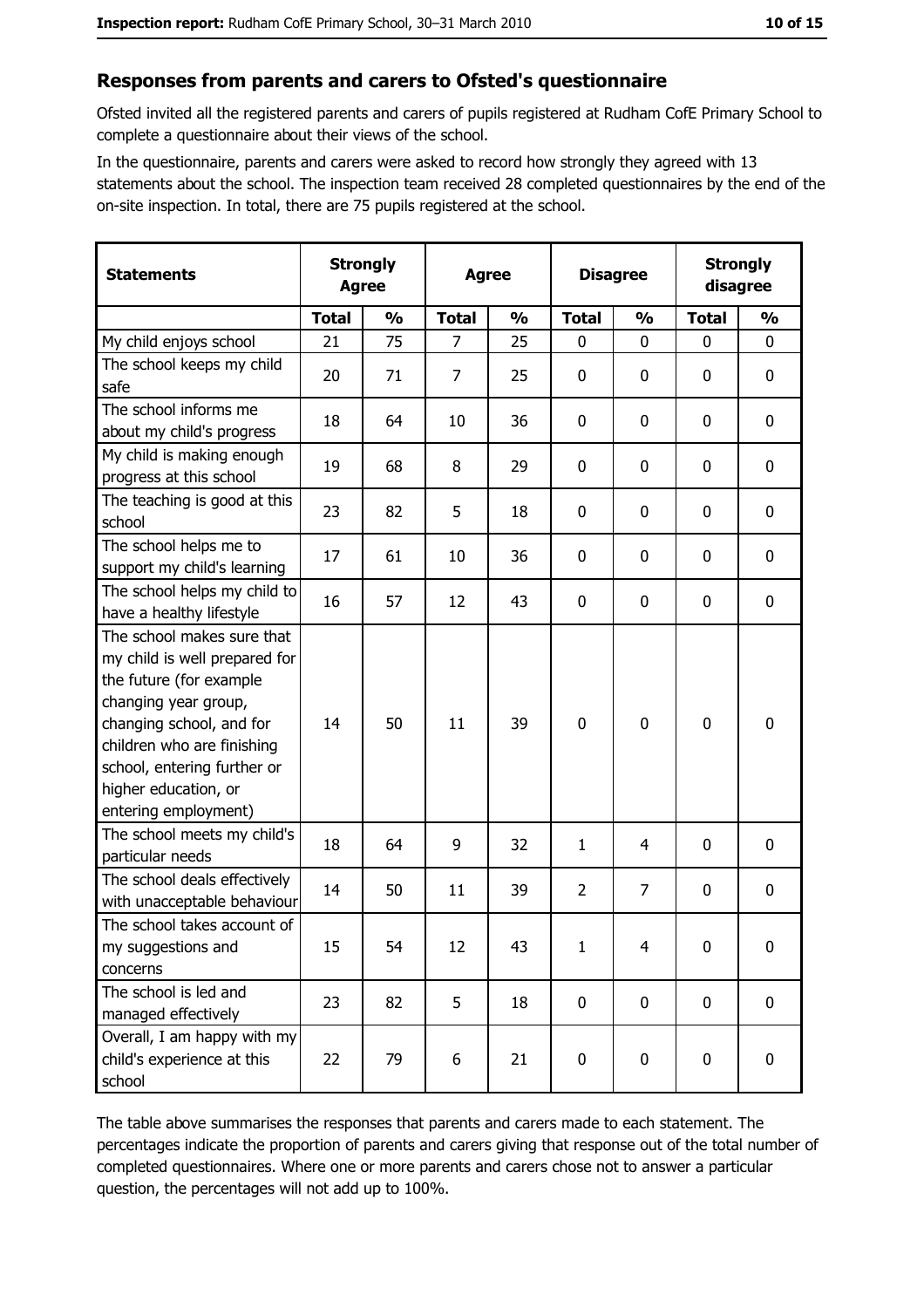# Glossary

| Grade   | <b>Judgement</b> | <b>Description</b>                                                                                                                                                                                                               |
|---------|------------------|----------------------------------------------------------------------------------------------------------------------------------------------------------------------------------------------------------------------------------|
| Grade 1 | Outstanding      | These features are highly effective. An oustanding<br>school provides exceptionally well for its pupils' needs.                                                                                                                  |
| Grade 2 | Good             | These are very positive features of a school. A school<br>that is good is serving its pupils well.                                                                                                                               |
| Grade 3 | Satisfactory     | These features are of reasonable quality. A satisfactory<br>school is providing adequately for its pupils.                                                                                                                       |
| Grade 4 | Inadequate       | These features are not of an acceptable standard. An<br>inadequate school needs to make significant<br>improvement in order to meet the needs of its pupils.<br>Ofsted inspectors will make further visits until it<br>improves. |

# What inspection judgements mean

## Overall effectiveness of schools inspected between September 2007 and July 2008

|                       | Overall effectiveness judgement (percentage of<br>schools) |      |                     |                   |
|-----------------------|------------------------------------------------------------|------|---------------------|-------------------|
| <b>Type of school</b> | <b>Outstanding</b>                                         | Good | <b>Satisfactory</b> | <b>Inadequate</b> |
| Nursery schools       | 39                                                         | 58   | 3                   | 0                 |
| Primary schools       | 13                                                         | 50   | 33                  | 4                 |
| Secondary schools     | 17                                                         | 40   | 34                  | 9                 |
| Sixth forms           | 18                                                         | 43   | 37                  | $\overline{2}$    |
| Special schools       | 26                                                         | 54   | 18                  | $\overline{2}$    |
| Pupil referral units  | 7                                                          | 55   | 30                  | 7                 |
| All schools           | 15                                                         | 49   | 32                  | 5                 |

New school inspection arrangements were introduced on 1 September 2009. This means that inspectors now make some additional judgements that were not made previously.

The data in the table above were reported in The Annual Report of Her Majesty's Chief Inspector of Education, Children's Services and Skills 2007/08.

Percentages are rounded and do not always add exactly to 100. Secondary school figures include those that have sixth forms, and sixth form figures include only the data specifically for sixth form inspection judgements.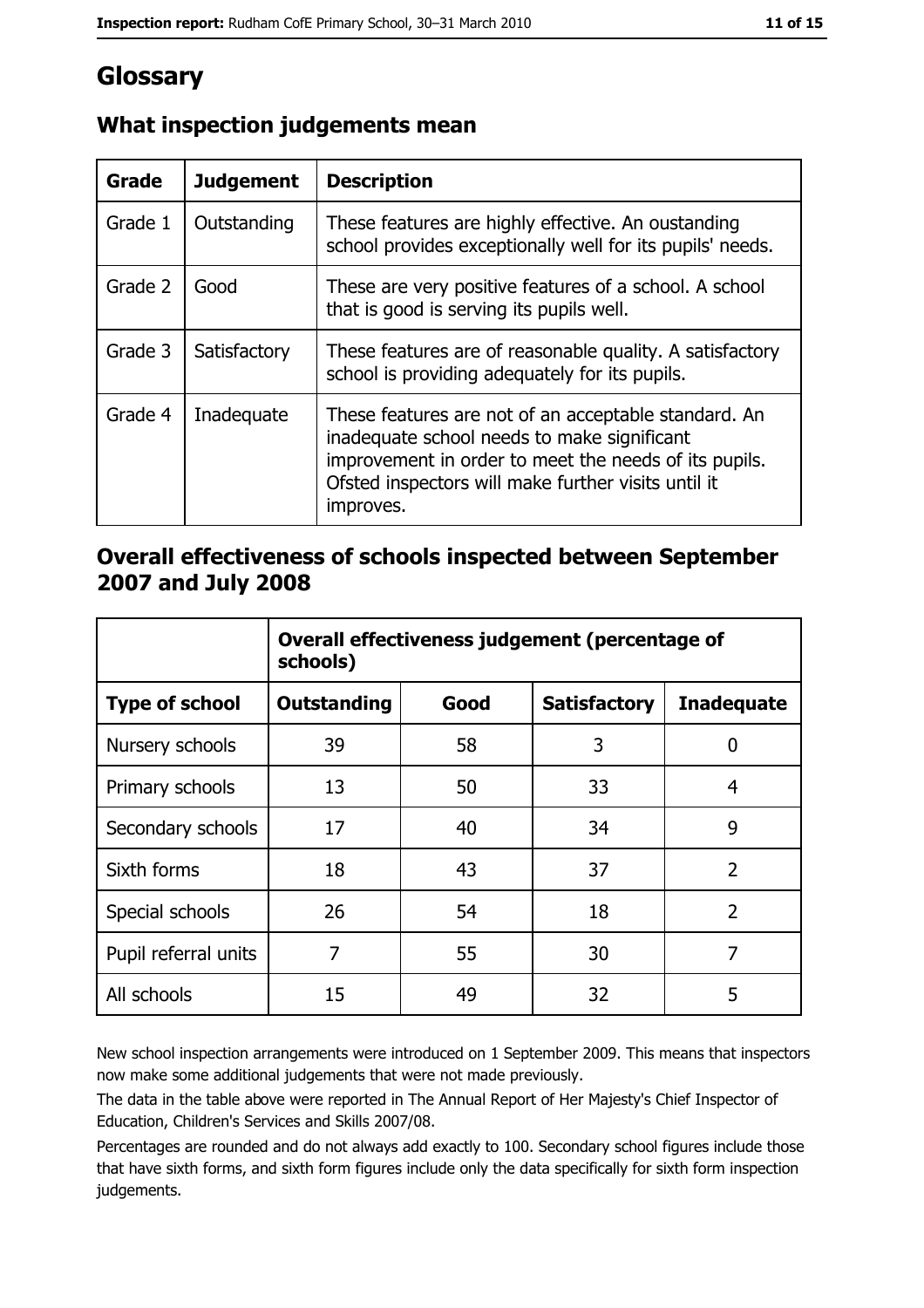# **Common terminology used by inspectors**

| Achievement:                  | the progress and success of a pupil in<br>their learning, development or training.                                                                                                                                                                                                                           |
|-------------------------------|--------------------------------------------------------------------------------------------------------------------------------------------------------------------------------------------------------------------------------------------------------------------------------------------------------------|
| Attainment:                   | the standard of the pupils' work shown by<br>test and examination results and in<br>lessons.                                                                                                                                                                                                                 |
| Capacity to improve:          | the proven ability of the school to<br>continue improving. Inspectors base this<br>judgement on what the school has<br>accomplished so far and on the quality of<br>its systems to maintain improvement.                                                                                                     |
| Leadership and management:    | the contribution of all the staff with<br>responsibilities, not just the headteacher,<br>to identifying priorities, directing and<br>motivating staff and running the school.                                                                                                                                |
| Learning:                     | how well pupils acquire knowledge,<br>develop their understanding, learn and<br>practise skills and are developing their<br>competence as learners.                                                                                                                                                          |
| <b>Overall effectiveness:</b> | inspectors form a judgement on a school's<br>overall effectiveness based on the findings<br>from their inspection of the school. The<br>following judgements, in particular,<br>influence what the overall effectiveness<br>judgement will be.                                                               |
|                               | The school's capacity for sustained<br>improvement.<br>Outcomes for individuals and groups<br>of pupils.<br>The quality of teaching.<br>The extent to which the curriculum<br>meets pupil's needs, including where<br>relevant, through partnerships.<br>The effectiveness of care, guidance<br>and support. |
| Progress:                     | the rate at which pupils are learning in<br>lessons and over longer periods of time. It<br>is often measured by comparing the<br>pupils' attainment at the end of a key<br>stage with their attainment when they<br>started.                                                                                 |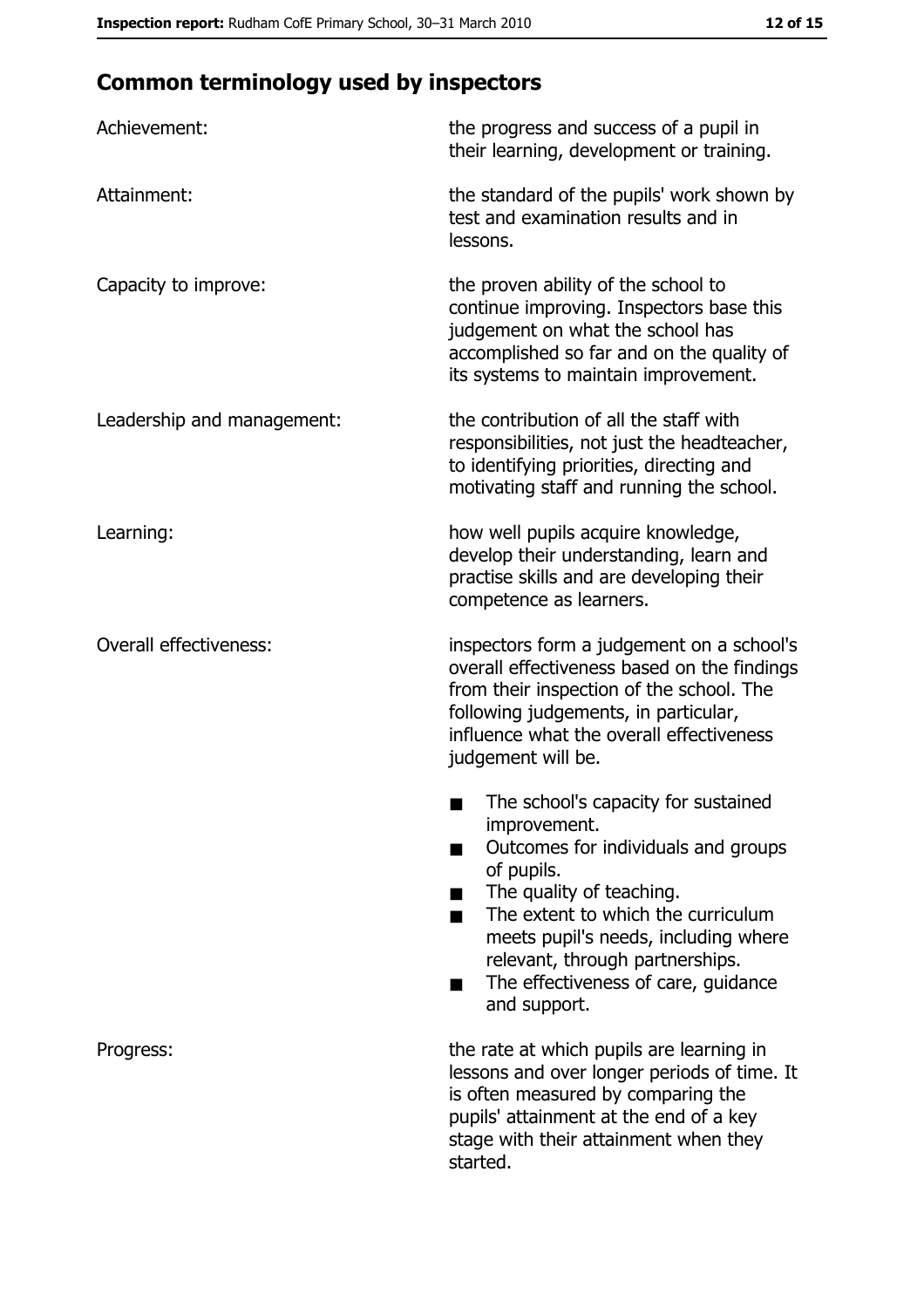This letter is provided for the school, parents and carers to share with their children. It describes Ofsted's main findings from the inspection of their school.



1 April 2010

Dear Pupils

Inspection of Rudham CofE Primary School, King's Lynn, PE31 8RF

Thank you for the friendly welcome you gave me and my colleague when we visited your school. We enjoyed talking to you, visiting your classes and looking at your work. You helped us to get to know your school and this letter is to tell you what we found during the inspection. Your school is a good one. Here is a list of some of the things we liked most.

The staff look after you very well and you feel very safe in school.

You make an excellent contribution to the school and the local community, and your attendance is excellent.

Most of you attain good standards and make good progress because you are taught well.

You enjoy and learn a lot from the interesting and exciting activities your teachers plan for you. You told us that you enjoy most of your lessons, with some of you particularly enjoying art and physical education.

We were very impressed with the variety of after-school clubs provided for you.

The headteacher and her staff manage the school well.

The school and your parents work very well together to make the school a better place for all of you.

The school wants to get even better and we try to help them with this. Here are two things that we want the school to concentrate on.

We have asked the school to improve on the good progress you are already making, so that it becomes outstanding right across the school.

We have asked the governing body to work out how it can contribute more to the good work already going on in the school.

We are sure you will continue to work hard and help the school to go from strength to strength.

Yours sincerely

**Jim Griffin**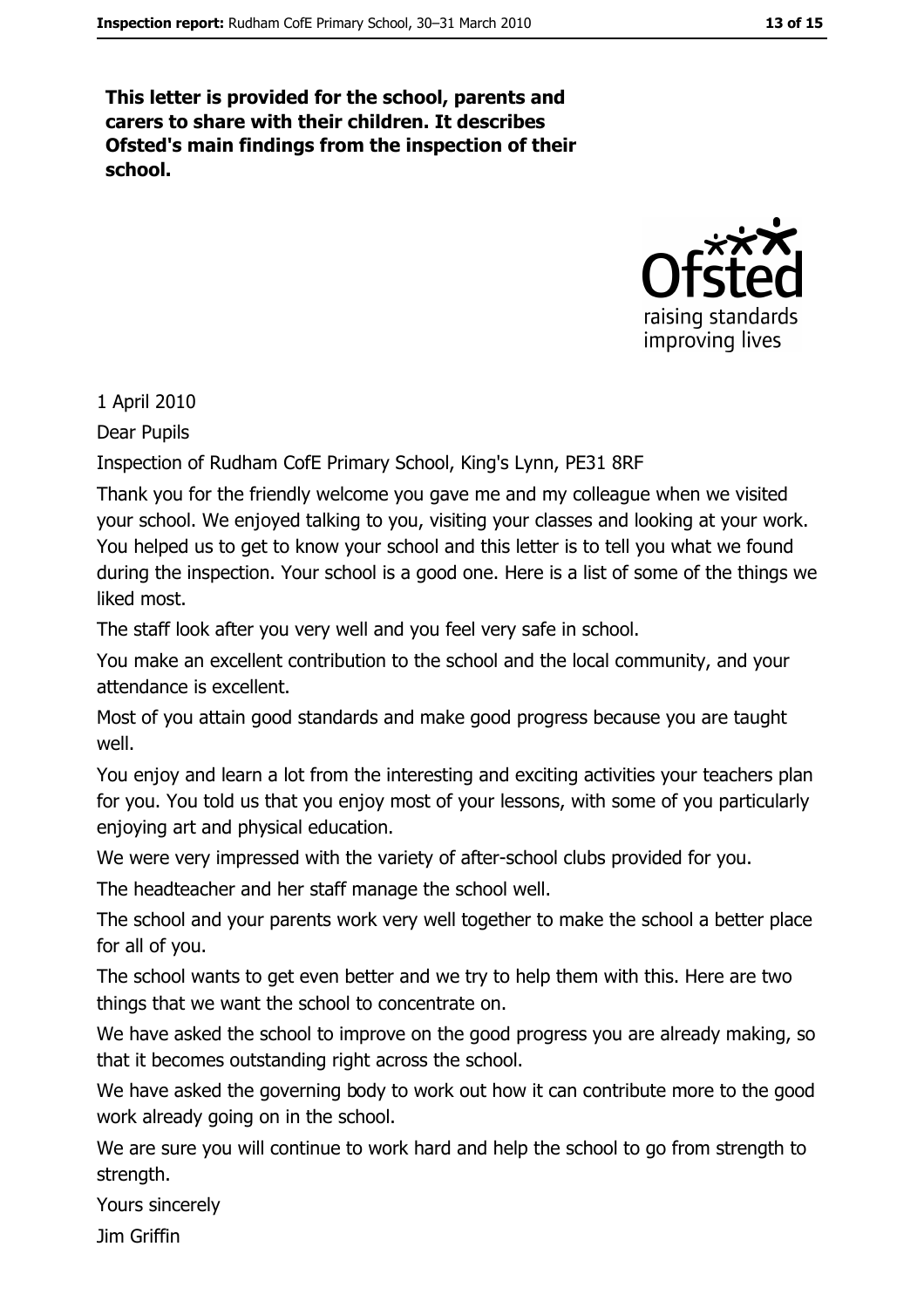Lead inspector